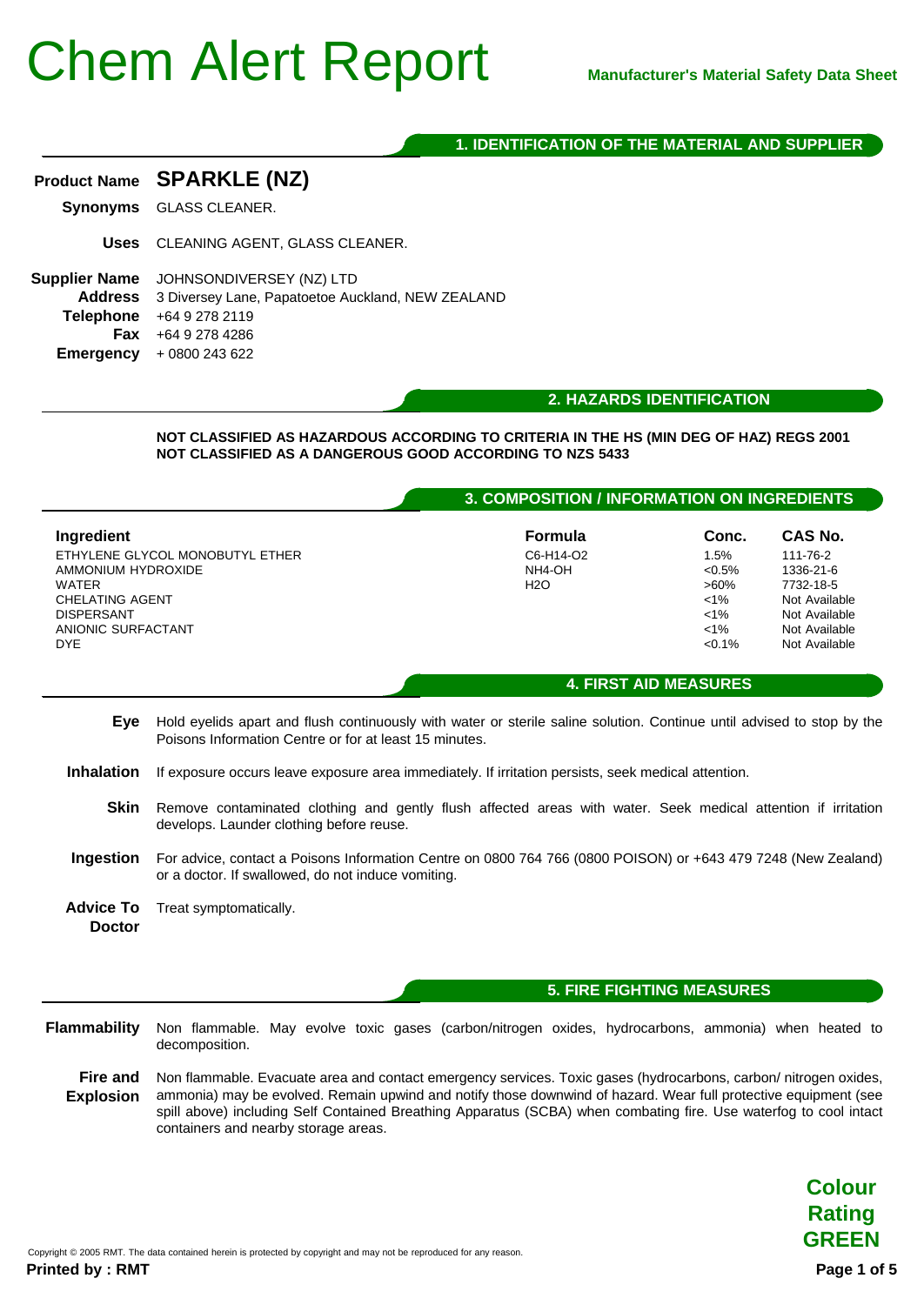|                                     | 5. FIRE FIGHTING MEASURES cont.                                                                                                                                                                                                                                                                                                                                               |
|-------------------------------------|-------------------------------------------------------------------------------------------------------------------------------------------------------------------------------------------------------------------------------------------------------------------------------------------------------------------------------------------------------------------------------|
| <b>Extinguishing</b>                | Non flammable. Prevent contamination of drains or waterways, absorb runoff with sand or similar.                                                                                                                                                                                                                                                                              |
| <b>Hazchem Code</b>                 | None Allocated                                                                                                                                                                                                                                                                                                                                                                |
|                                     | <b>6. ACCIDENTAL RELEASE MEASURES</b>                                                                                                                                                                                                                                                                                                                                         |
| <b>Spillage</b>                     | If spilt (bulk), contact emergency services where appropriate. Wear splash-proof goggles, PVC/rubber gloves, a Type<br>AK (Organic vapour, Ammonia) respirator (where an inhalation risk exists), coveralls and boots. Ventilate and clear<br>area of all unprotected personnel. Absorb spill with sand or similar, collect and place in sealable containers for<br>disposal. |
|                                     | 7. HANDLING AND STORAGE                                                                                                                                                                                                                                                                                                                                                       |
| Handling                            | Use safe work practices to avoid eye or skin contact and inhalation. Observe good personal hygiene. Prohibit eating,<br>drinking and smoking in contaminated areas. Wash hands before eating. Remove contaminated clothing and<br>protective equipment before entering eating areas.                                                                                          |
| <b>Storage</b>                      | Store in cool, dry, well ventilated area, removed from oxidising agents, alkalis, acids and foodstuffs. Ensure<br>containers are adequately labelled, protected from physical damage and sealed when not in use.                                                                                                                                                              |
|                                     | 8. EXPOSURE CONTROLS / PERSONAL PROTECTION                                                                                                                                                                                                                                                                                                                                    |
| <b>Ventilation</b>                  | Ensure adequate natural ventilation. Maintain vapour levels below the recommended exposure standard.                                                                                                                                                                                                                                                                          |
| <b>Exposure</b><br><b>Standards</b> | ETHYLENE GLYCOL MONOBUTYL ETHER (111-76-2)<br>ES-TWA: 25 ppm (121 mg/m3) SKIN                                                                                                                                                                                                                                                                                                 |
|                                     | AMMONIUM HYDROXIDE (1336-21-6)<br>ES-TWA: 25 ppm (18 mg/m3) as Ammonia<br>ES-STEL: 35 ppm (27 mg/m3) as Ammonia                                                                                                                                                                                                                                                               |
| <b>PPE</b>                          | Wear splash-proof goggles or safety glasses. With prolonged use, wear PVC or rubber gloves.                                                                                                                                                                                                                                                                                   |



**9. PHYSICAL AND CHEMICAL PROPERTIES**

|                                            | Appearance: CLEAR BLUE LIQUID      |
|--------------------------------------------|------------------------------------|
|                                            | Odour: SLIGHT AMMONIA ODOUR        |
|                                            | $pH: 10.0 - 11.0$                  |
|                                            | Vapour Pressure: 17.5 mm Hg @ 20 C |
|                                            | Vapour Density: NOT AVAILABLE      |
| Boiling Point: 100 C                       |                                    |
| Melting Point: $< 0 C$                     |                                    |
| <b>Evaporation Rate: AS FOR WATER</b>      |                                    |
| <b>Solubility (water): SOLUBLE</b>         |                                    |
| Specific Gravity: 1.00                     |                                    |
|                                            | % Volatiles: $> 60$ % (Water)      |
|                                            | Flammability: NON FLAMMABLE        |
|                                            | Flash Point: NOT RELEVANT          |
| <b>Upper Explosion Limit: NOT RELEVANT</b> |                                    |
| Lower Explosion Limit: NOT RELEVANT        |                                    |
|                                            |                                    |



**Colour**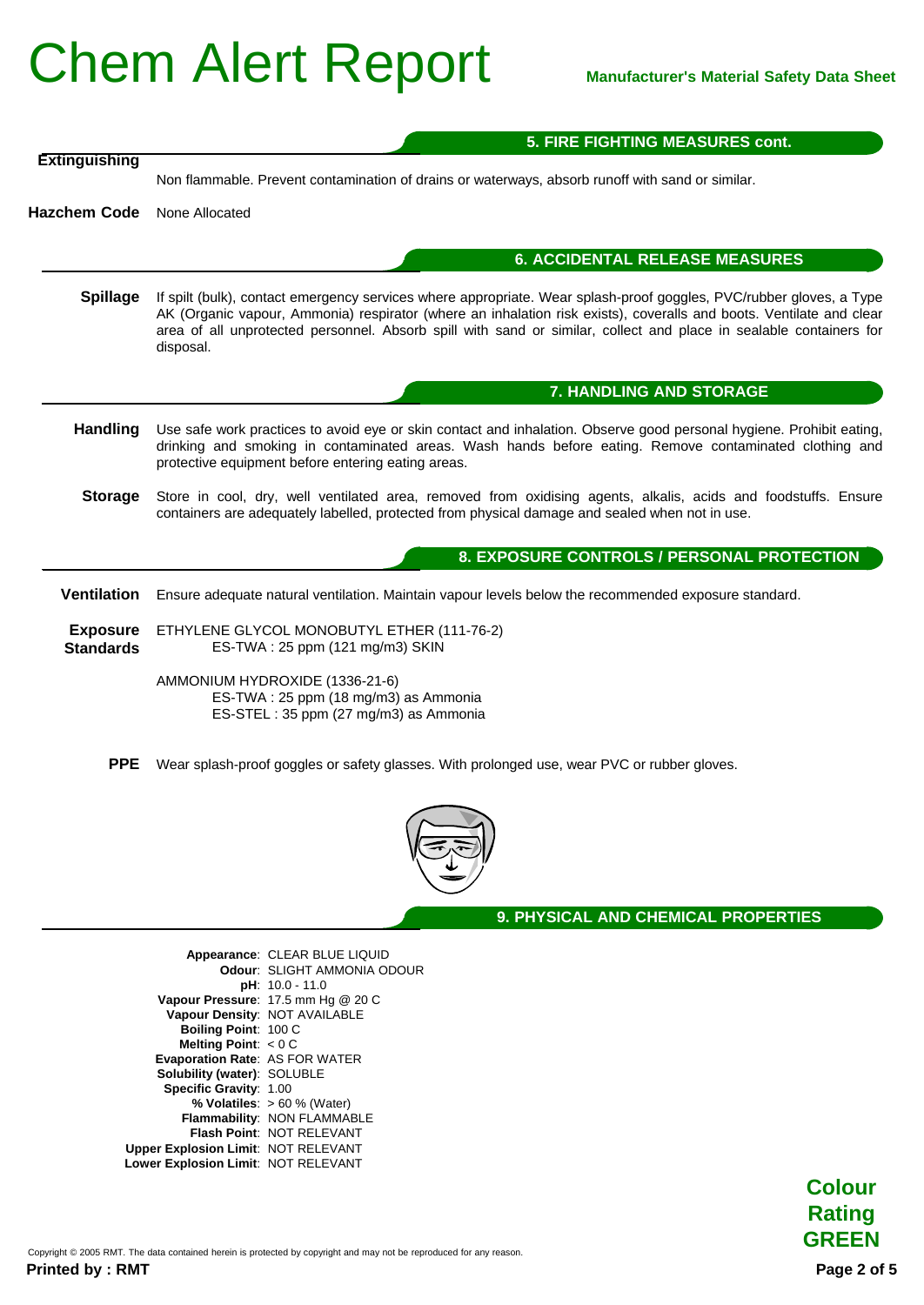|                                         | 9. PHYSICAL AND CHEMICAL PROPERTIES cont.                                                                                                                                                                                                                                                                                         |  |
|-----------------------------------------|-----------------------------------------------------------------------------------------------------------------------------------------------------------------------------------------------------------------------------------------------------------------------------------------------------------------------------------|--|
|                                         | Autoignition Temperature: NOT AVAILABLE                                                                                                                                                                                                                                                                                           |  |
|                                         | <b>10. STABILITY AND REACTIVITY</b>                                                                                                                                                                                                                                                                                               |  |
| <b>Reactivity</b>                       | Incompatible with oxidising agents (eg. hypochlorites, peroxides), acids (eg. sulfuric acid), alkalis (eg. hydroxides),<br>heat and ignition sources.                                                                                                                                                                             |  |
| <b>Decomposition</b><br><b>Products</b> | May evolve toxic gases (carbon/nitrogen oxides, hydrocarbons, ammonia) when heated to decomposition.                                                                                                                                                                                                                              |  |
|                                         | <b>11. TOXICOLOGICAL INFORMATION</b>                                                                                                                                                                                                                                                                                              |  |
| <b>Health Hazard</b><br><b>Summary</b>  | Low toxicity - irritant. When used in small quantities, the potential for over exposure is reduced. Use safe work<br>practices to avoid eye - skin contact or vapour generation - inhalation. Chronic or high level exposure to glycols may<br>cause kidney or liver damage. Dilution considerably reduces the potential hazards. |  |
| <b>Eye</b>                              | Irritant. Exposure may result in lacrimation, irritation, pain, redness, conjunctivitis and possible corneal burns with<br>prolonged contact.                                                                                                                                                                                     |  |
| <b>Inhalation</b>                       | Irritant - slightly narcotic. Over exposure may result in mucous membrane irritation of the nose and throat with<br>coughing. At high levels; lower respiratory tract irritation, nausea, dizziness, headache and possible breathing<br>difficulties.                                                                             |  |
| <b>Skin</b>                             | Irritant. Prolonged and repeated contact may result in drying and defatting of the skin with rash and dermatitis.                                                                                                                                                                                                                 |  |
| Ingestion                               | Low toxicity. Ingestion may result in gastrointestinal irritation, nausea and vomiting with large doses. Aspiration may<br>result in chemical pneumonitis and pulmonary oedema.                                                                                                                                                   |  |
| <b>Toxicity Data</b>                    | ETHYLENE GLYCOL MONOBUTYL ETHER (111-76-2)<br>LC50 (Inhalation) : 700 ppm (mouse)<br>LD50 (Skin): 230 mg/kg (guinea pig)<br>LD50 (Ingestion): 300 mg/kg (rabbit)                                                                                                                                                                  |  |
|                                         | AMMONIUM HYDROXIDE (1336-21-6)<br>LD50 (Ingestion): 350 mg/kg (rat)                                                                                                                                                                                                                                                               |  |
|                                         | <b>12. ECOLOGICAL INFORMATION</b>                                                                                                                                                                                                                                                                                                 |  |
| <b>Environment</b>                      | Limited ecotoxicity data was available for this product at the time this report was prepared. Ensure appropriate<br>measures are taken to prevent this product from entering the environment.                                                                                                                                     |  |
|                                         | <b>13. DISPOSAL CONSIDERATIONS</b>                                                                                                                                                                                                                                                                                                |  |
| Waste<br><b>Disposal</b>                | For small amounts, absorb with sand, vermiculite or similar and dispose of to an approved landfill site. For larger<br>amounts, contact the manufacturer for additional information. Prevent contamination of drains or waterways as<br>aquatic life may be threatened and environmental damage may result.                       |  |
| Legislation                             | Dispose of in accordance with relevant local legislation.                                                                                                                                                                                                                                                                         |  |
|                                         | <b>14. TRANSPORT INFORMATION</b>                                                                                                                                                                                                                                                                                                  |  |
| <b>Transport</b>                        | Not classified as a Dangerous Good according to the New Zealand Land Transport Rule: Dangerous Goods 1999.                                                                                                                                                                                                                        |  |
| <b>UN Number</b>                        | None Allocated                                                                                                                                                                                                                                                                                                                    |  |
|                                         |                                                                                                                                                                                                                                                                                                                                   |  |
|                                         | <b>Colour</b>                                                                                                                                                                                                                                                                                                                     |  |

**Rating GREEN**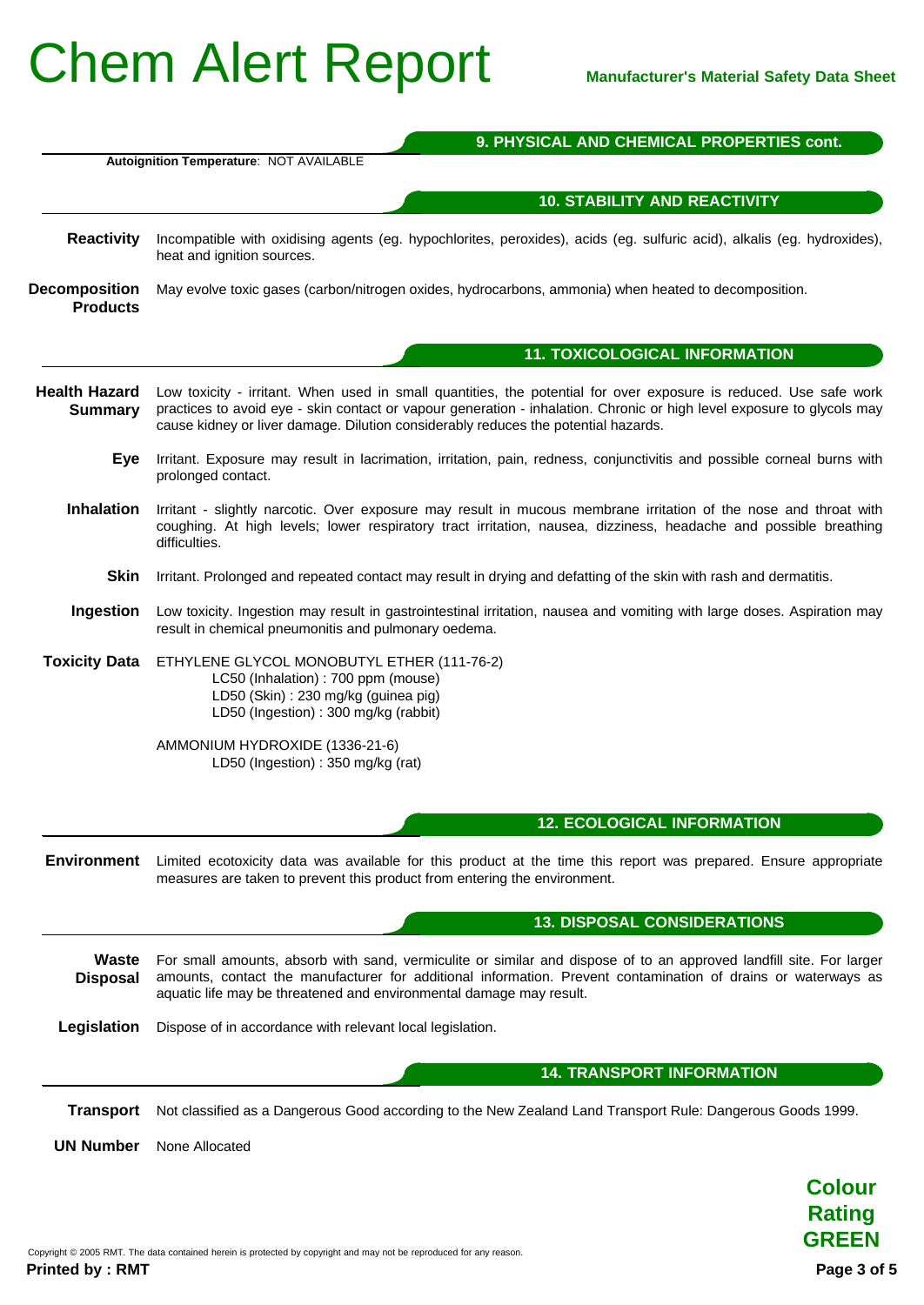|                                         | <b>14. TRANSPORT INFORMATION cont.</b>                                                                                                                                                                                                                                                                                                                                                                                                                                                                                                                                                                                                                                                                                                                                                                                                                                                                                                                                                                                                                                         |
|-----------------------------------------|--------------------------------------------------------------------------------------------------------------------------------------------------------------------------------------------------------------------------------------------------------------------------------------------------------------------------------------------------------------------------------------------------------------------------------------------------------------------------------------------------------------------------------------------------------------------------------------------------------------------------------------------------------------------------------------------------------------------------------------------------------------------------------------------------------------------------------------------------------------------------------------------------------------------------------------------------------------------------------------------------------------------------------------------------------------------------------|
| <b>DG Class</b>                         |                                                                                                                                                                                                                                                                                                                                                                                                                                                                                                                                                                                                                                                                                                                                                                                                                                                                                                                                                                                                                                                                                |
|                                         | None Allocated<br>None Allocated                                                                                                                                                                                                                                                                                                                                                                                                                                                                                                                                                                                                                                                                                                                                                                                                                                                                                                                                                                                                                                               |
| <b>Subsidiary</b><br>Risk(s)            |                                                                                                                                                                                                                                                                                                                                                                                                                                                                                                                                                                                                                                                                                                                                                                                                                                                                                                                                                                                                                                                                                |
| <b>Packing Group</b>                    | None Allocated                                                                                                                                                                                                                                                                                                                                                                                                                                                                                                                                                                                                                                                                                                                                                                                                                                                                                                                                                                                                                                                                 |
| <b>Hazchem Code</b>                     | None Allocated                                                                                                                                                                                                                                                                                                                                                                                                                                                                                                                                                                                                                                                                                                                                                                                                                                                                                                                                                                                                                                                                 |
|                                         |                                                                                                                                                                                                                                                                                                                                                                                                                                                                                                                                                                                                                                                                                                                                                                                                                                                                                                                                                                                                                                                                                |
|                                         | <b>15. REGULATORY INFORMATION</b>                                                                                                                                                                                                                                                                                                                                                                                                                                                                                                                                                                                                                                                                                                                                                                                                                                                                                                                                                                                                                                              |
| <b>Poison</b><br><b>Schedule</b>        | A poison schedule number has not been allocated to this product using the criteria in The Toxic Substances<br>Regulations 1983.                                                                                                                                                                                                                                                                                                                                                                                                                                                                                                                                                                                                                                                                                                                                                                                                                                                                                                                                                |
|                                         | <b>16. OTHER INFORMATION</b>                                                                                                                                                                                                                                                                                                                                                                                                                                                                                                                                                                                                                                                                                                                                                                                                                                                                                                                                                                                                                                                   |
| <b>Additional</b><br><b>Information</b> | EXPOSURE STANDARDS - TIME WEIGHTED AVERAGES: Exposure standards are established on the premise of<br>an 8 hour work period of normal intensity, under normal climatic conditions and where a 16 hour break between shifts<br>exists to enable the body to eliminate absorbed contaminants. In the following circumstances, exposure standards<br>must be reduced: strenuous work conditions; hot, humid climates; high altitude conditions; extended shifts (which<br>increase the exposure period and shorten the period of recuperation).                                                                                                                                                                                                                                                                                                                                                                                                                                                                                                                                    |
|                                         | ABBREVIATIONS:                                                                                                                                                                                                                                                                                                                                                                                                                                                                                                                                                                                                                                                                                                                                                                                                                                                                                                                                                                                                                                                                 |
|                                         | mg/m3 - Milligrams per cubic metre                                                                                                                                                                                                                                                                                                                                                                                                                                                                                                                                                                                                                                                                                                                                                                                                                                                                                                                                                                                                                                             |
|                                         | ppm - Parts Per Million<br>TWA/ES - Time Weighted Average or Exposure Standard.                                                                                                                                                                                                                                                                                                                                                                                                                                                                                                                                                                                                                                                                                                                                                                                                                                                                                                                                                                                                |
|                                         | pH - relates to hydrogen ion concentration - this value will relate to a scale of 0 - 14, where 0 is highly acidic and 14 is                                                                                                                                                                                                                                                                                                                                                                                                                                                                                                                                                                                                                                                                                                                                                                                                                                                                                                                                                   |
|                                         | highly alkaline.                                                                                                                                                                                                                                                                                                                                                                                                                                                                                                                                                                                                                                                                                                                                                                                                                                                                                                                                                                                                                                                               |
|                                         | CAS# - Chemical Abstract Service number - used to uniquely identify chemical compounds.<br>M - moles per litre, a unit of concentration.                                                                                                                                                                                                                                                                                                                                                                                                                                                                                                                                                                                                                                                                                                                                                                                                                                                                                                                                       |
|                                         | IARC - International Agency for Research on Cancer.                                                                                                                                                                                                                                                                                                                                                                                                                                                                                                                                                                                                                                                                                                                                                                                                                                                                                                                                                                                                                            |
|                                         | PERSONAL PROTECTIVE EQUIPMENT GUIDELINES:                                                                                                                                                                                                                                                                                                                                                                                                                                                                                                                                                                                                                                                                                                                                                                                                                                                                                                                                                                                                                                      |
|                                         | The recommendation for protective equipment contained within this Chem Alert report is provided as a guide only.<br>Factors such as method of application, working environment, quantity used, product concentration and the availability<br>of engineering controls should be considered before final selection of personal protective equipment is made.<br>Information provided by Risk Management Technologies is summarised for ease of use. Additional technical<br>information is available by calling +61 8 9322 1711.                                                                                                                                                                                                                                                                                                                                                                                                                                                                                                                                                 |
|                                         | HEALTH EFFECTS FROM EXPOSURE:                                                                                                                                                                                                                                                                                                                                                                                                                                                                                                                                                                                                                                                                                                                                                                                                                                                                                                                                                                                                                                                  |
|                                         | It should be noted that the effects from exposure to this product will depend on several factors including: frequency<br>and duration of use; quantity used; effectiveness of control measures; protective equipment used and method of<br>application. Given that it is impractical to prepare a Chem Alert report which would encompass all possible scenarios,<br>it is anticipated that users will assess the risks and apply control methods where appropriate.<br>COLOUR RATING SYSTEM: Chem Alert reports are assigned a colour rating of Green, Amber or Red for the<br>purpose of providing users with a quick and easy means of determining the hazardous nature of a product. Safe<br>handling recommendations are provided in all Chem Alert reports so as to clearly identify how users can control the<br>hazards and thereby reduce the risk (or likelihood) of adverse effects. As a general guideline a Green colour rating<br>indicates a low hazard, an Amber colour rating indicates a moderate hazard and a Red colour rating indicates a high<br>hazard. |
| <b>Report</b><br><b>Reviewed</b>        | 19th January 2005                                                                                                                                                                                                                                                                                                                                                                                                                                                                                                                                                                                                                                                                                                                                                                                                                                                                                                                                                                                                                                                              |
| <b>Date Printed</b>                     | 8th February 2005                                                                                                                                                                                                                                                                                                                                                                                                                                                                                                                                                                                                                                                                                                                                                                                                                                                                                                                                                                                                                                                              |
| <b>Report Status</b>                    | Chem Alert reports are compiled as an independent source of information by RMT's scientific department, based on<br>the latest chemical and toxicological research and, where appropriate, in compliance with relevant standards,<br>guidance notes and legislation. Where available the manufacturer's original MSDS is also provided to Chem Alert<br><b>Colour</b>                                                                                                                                                                                                                                                                                                                                                                                                                                                                                                                                                                                                                                                                                                          |

**Rating GREEN**